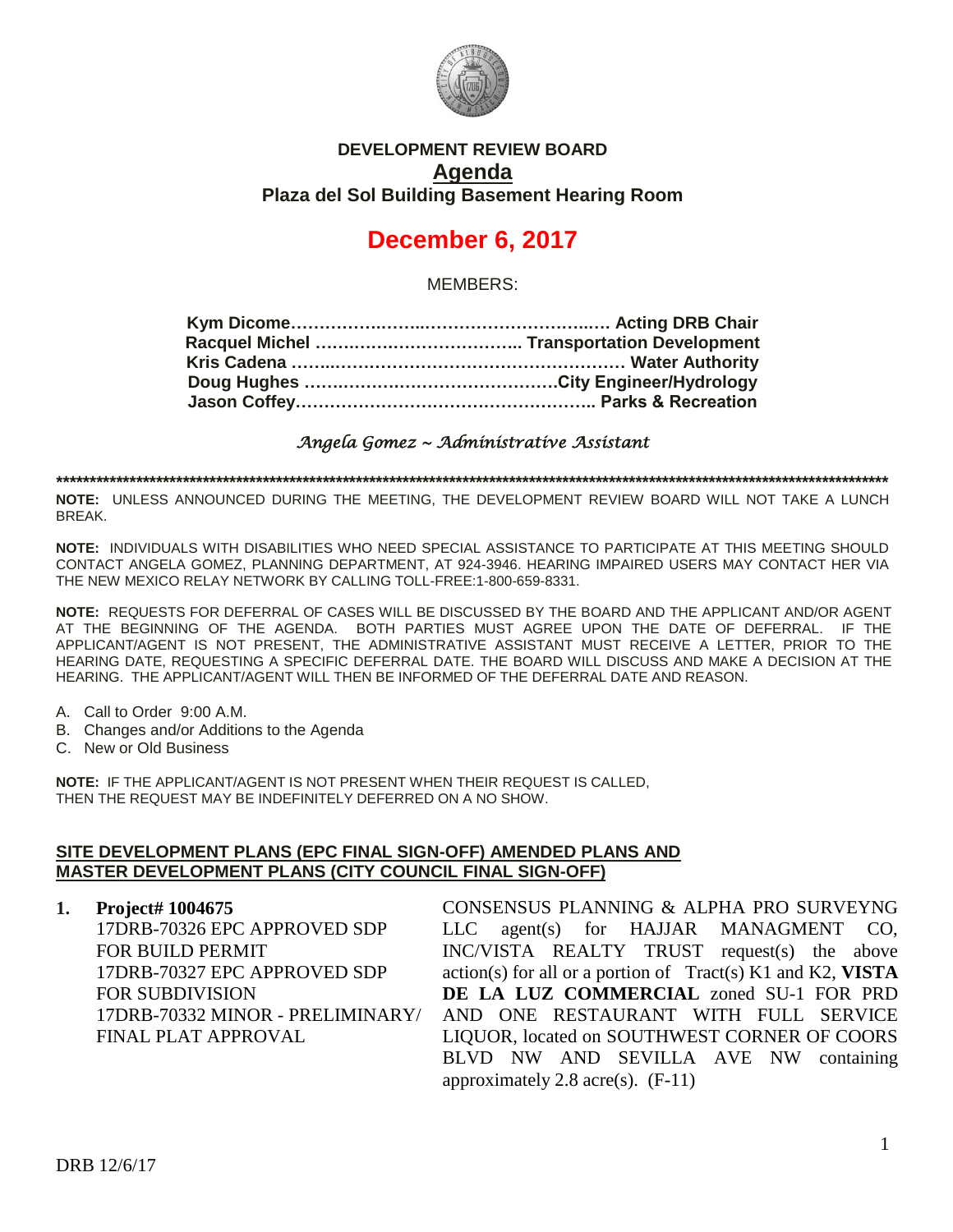- **2. Project# 1011354** 17DRB-70323 EPC APPROVED SDP FOR SUBDIVISION
- **3. Project# 1004167** 17DRB-70293 EPC APPROVED SDP FOR BUILDING PERMIT

HIGH MESA CONSULTING GROUP agent(s) for MARK 35 INC request(s) the above action(s) for all or a portion of Lot(s) 6-8, Block(s) 20, **NORTH ALBUQUERQUE ACRES TRACT 3 UNIT 3** zoned SU-2, located on HOLLY AVE NE BETWEEN VENTURA ST AND HOLBROOK containing approximately 1.98 acre(s). (C-20)

ARIA STUDIO CONSULTANTS, LLC agent(s) for LEGACY HOME HEALTH AND HOSPICE request(s) the above action(s) for all or a portion of Lot(s) 2, **BOSQUE PLAZA** zoned C-1, located on COORS BETWEEN LA ORILLA AND MONTANO containing approximately 1.9231 acre(s). (E-12) ) *[Deferred from 11/8/17]*

### **CASES WHICH REQUIRE PUBLIC NOTIFICATION MAJOR SUBDIVISIONS, VACATIONS, SIA EXTENSIONS AND SITE DEVELOPMENT PLANS**

- **4. Project# 1002739** 17DRB-70311 2 YEAR SUBDIVISION IMPROVEMENT AGREMENT EXTENSION (2YR SIA)
- **5. Project# 1003445** 17DRB-70315 2 YEAR SUBDIVISION IMPROVEMENT AGREMENT EXTENSION (2YR SIA)
- **6. Project# 1011445** 17DRB-70314 SITE DEVELOPMENT PLAN FOR BUILDING PERMIT
- **7. Project# 1008435** 17DRB-70194 PRELIM/ FINAL PLAT 17DRB-70195 BULK LAND VARIANCE

MARK GOODWIN AND ASSOCIATES P.A. agents for KB HOME request the referenced/ above action for **ANDERSON HEIGHTS UNIT 4,** zoned R-LT and R-D, located on the east side of 118TH ST SW between AMOLE MESA AVE SW and COLOBEL AVE SW containing approximately 85 acres. (N-8)

HUITT-ZOLLARS INC agents for NOVUS PROPERTIES LLC request the referenced/ above action for **FOUNTAIN HILLS PLAZA** zoned SU-1, located on EAGLE RANCH RD NW between PASEO DEL NORTE NW and PARADISE BLVD NW containing approximately 40 acres.  $(C-12)$ 

66 ARCHITECT agents for LOS PINONES LTD PARTNERSHIP request the referenced/ above action for Tract E, **ATRISCO VILLAGE** zoned C-2, located on the northeast corner of COORS BLVD NW and CENTRAL AVE NW containing approximately 1 acre. (K-10)

ISAACSON AND ARFMAN PA and SURV-TEK INC agents for MECHENBIER CONSTRUCTION INC/ AMERICUS LLC request the referenced/ above actions for Old PANORAMA BOULEVARD with Tracts N-2, N-3-A, **TANOAN PROPERTIES** and Tract 18, **HIGH DESERT** zoned R-D, located on the west side of TRAMWAY BLVD NE between ACADEMY RD NE and SAN ANTONIO DR NE containing approximately 24 acres. (E-22) *[Deferred from 8/16/17, 10/11/17, 10/25/17, 11/8/17, 11/29/17]*